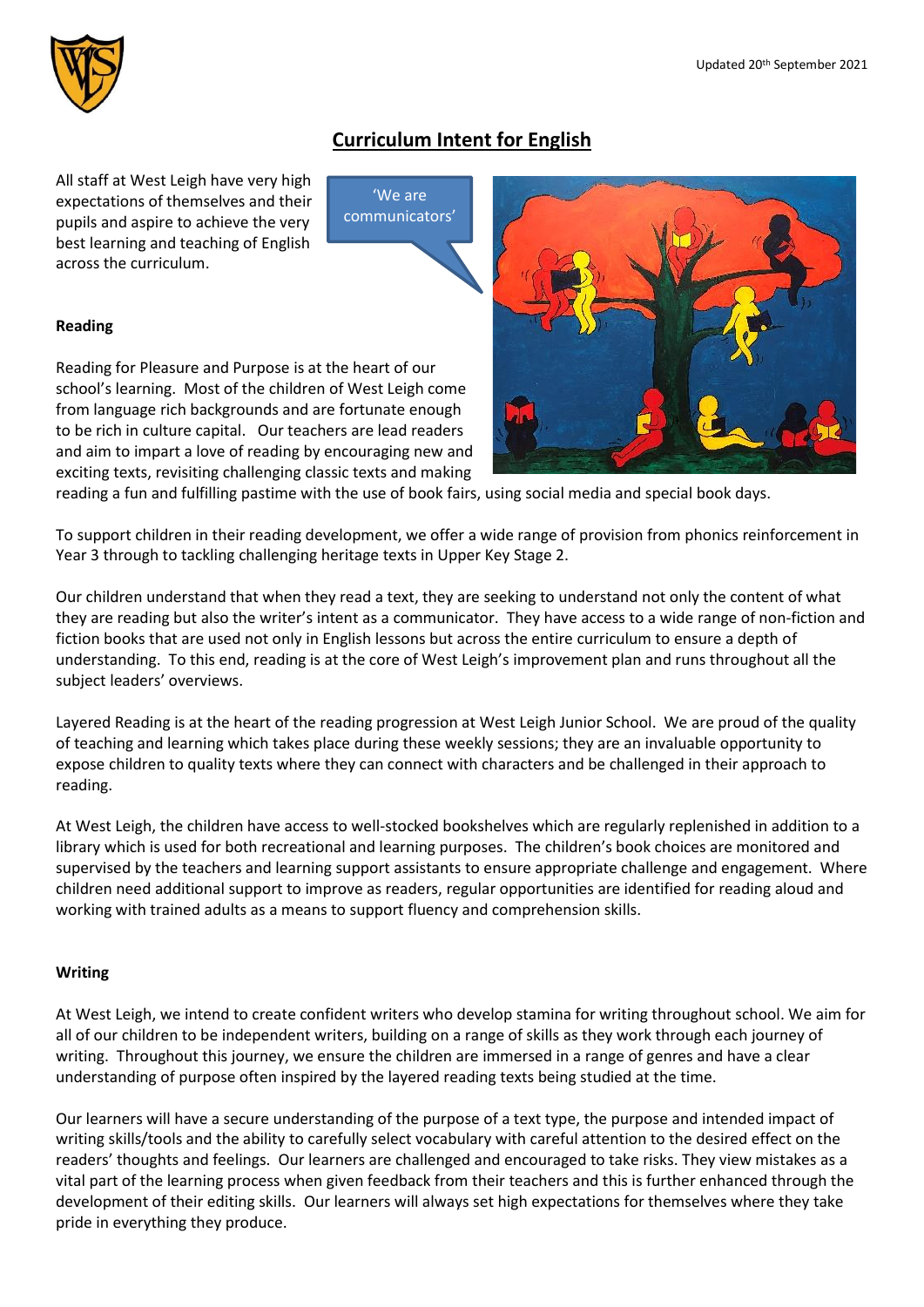## **Grammar and Punctuation**

We believe that grammar and punctuation is best taught as part of the writing process. Through the medium term planning, elements of grammar and punctuation are selected in order to suit the purpose of the texts being studied and created.

# **Spelling**

Spellings are taught progressively across lower Key Stage 2 and then Upper Key Stage 2. In addition to weekly spelling lists (practised at home and at school) the children are also introduced to a vast range of rich vocabulary and topic specific language which supplements the curriculum expectations. Sir Linkalot is used as a vehicle to help children make links and enable them to learn their spellings in different ways. Children are also provided with subject specific vocabulary to support upcoming learning which is both relevant and meaningful.

We aim to expose the children of West Leigh to a wide range of vocabulary so that they are able to decipher new words and use them both formally and informally when speaking or writing. By the end of KS2, our children will have a better understanding of word etymology.

## **Connected Curriculum Links**

We recognise that skills learnt in English lessons need to be easily transferable across all subjects: discussion and debate; reading, research and collating; and writing and presenting. At West Leigh, we use the Connected Curriculum overviews to help link ideas so that the learning is purposeful and meaningful to the children. The layered reading texts are often selected to support the topics being learnt across the school. On the rare occasion when this is not the case (Year 5 Summer, Year 6 Spring/Summer) the texts focus on diversity (Cloud Tea Monkeys) or secondary transition (Flour Babies) which are other key strands of learning.

#### **Planning Approach**

The units of work that the children learn are similar across the school, ranging from a one week focus to a longer three week focus. Every term, the children will complete both fiction and non-fiction writing which may have crosscurricular links with the Connected Curriculum topic or with science. In addition to this, the children study a 'Brilliant Book' termly and a poetry unit of work.

#### **Year 3**

- Phonics these are consolidated through spelling lists, the checking of common exception words and where necessary, children are provided with additional phonic support from LSAs within the year group. RWI and Snip Spelling interventions are used.
- Spellings follow the NC expectations. In addition, Sir Linkalot lists and topic words are assigned.
- Layered reading texts Fantastic Mr Fox (Roald Dahl), Beast Keeper (Lucy Coates) and This Morning I Met a Whale (Michael Morpurgo)
- Poetry shape poetry, rap poetry and humorous poetry.

#### **Year 4**

- Continued phonics support for those that need it through the use of differentiated spelling lists.
- Layered reading The Iron Man (Ted Hughes), Escape from Rome (Caroline Lawrence) and Butterfly Lion (Michael Morpurgo)
- Poetry Kennings and Cinquains, Image poetry and Nonsense poetry.
- Shakespeare children learn more about William Shakespeare using A Midsummer Night's Dream.

**Year 5**